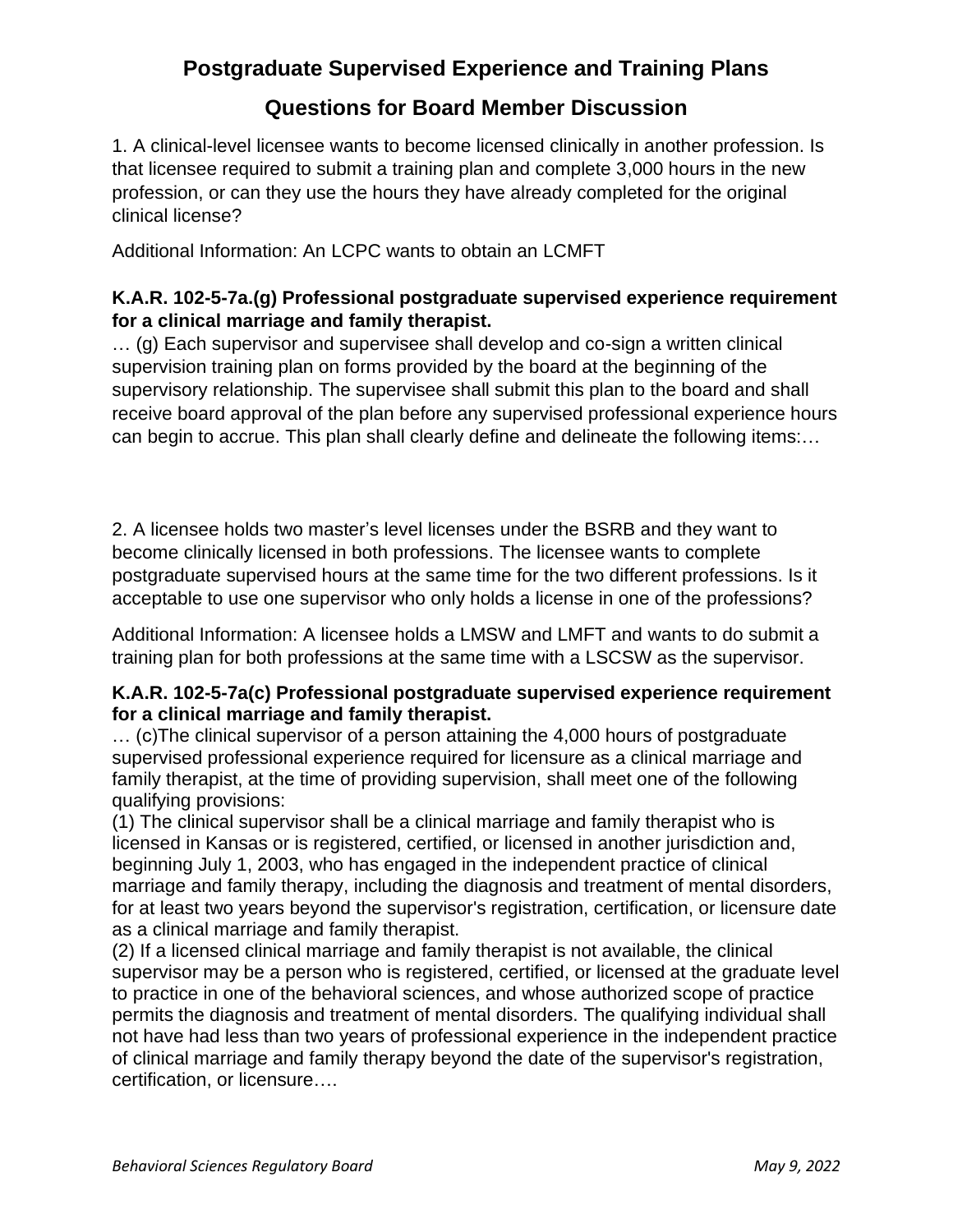3. A licensee is providing crisis counseling services only on the phone. Due to the nature of this work, they do not provide their supervisors name, contact information, or limits of confidentiality as required in the regulation.

## **K.A.R. 102-3-7a (g)(5) Professional Postgraduate Supervised Experience Requirement to be Licensed as a Clinical Professional Counselor.**

(g) Clinical supervision training plan. Each supervisor and supervisee shall develop and co-sign a written clinical supervision training plan on forms provided by the board at the beginning of the supervisory relationship. The supervisee shall submit this plan to the board for and shall receive board approval of the plan before any supervised professional experience hours can begin to accrue. This plan shall clearly define and delineate the following items:

… (5) a plan for notifying clients of the following information:

(A) The fact that the supervisee is practicing professional counseling under supervision;

(B) the limits of client confidentiality within the supervisory process; and

(C) the name, address, and telephone number of the clinical supervisor….

4. When a supervisee is not accruing client contact hours, does the licensee still have to meet for supervision? Example: (1) work site is a school, no hours during the summer; (2) FLMA/maternity leave; (3) etc.

## **K.A.R. 102-3-7a. (a)(3) Professional postgraduate supervised experience requirement to be licensed as a clinical professional counselor.**

(a) Except as provided in subsection (b), clinical supervision shall be provided throughout the entirety of the postgraduate supervised professional experience at a ratio of one hour of clinical supervision for each 15 hours of direct client contact, specified as follows: …

… (3) at least two separate clinical supervision sessions per month, at least one of which shall be one-on-one, individual supervision.

5. A LPC licensee is accruing hours towards a clinical-level license, under a training plan approved by the BSRB. The licensee wishes to change supervisors and locations, so the licensee submits a training plan amendment, which is approved by the BSRB. The licensee returns to the original supervisor but does not file a training plan amendment within 45 days to re-add a previously approved supervisor. Can the supervisee count the hours accrued from the date they returned to the original supervisor or must they use the date that a new training plan amendment was submitted?

### **K.A.R. 102-3-7a (h) ) Professional postgraduate supervised experience requirement to be licensed as a clinical professional counselor. …**

… (h) All changes to the clinical supervision training plan shall be submitted by the supervisee to the board for its approval. The changes shall be submitted no more than 45 days after the date on which the changes took effect. If the supervisee fails to submit the changes to the board within that 45-day period, no supervised hours of practice